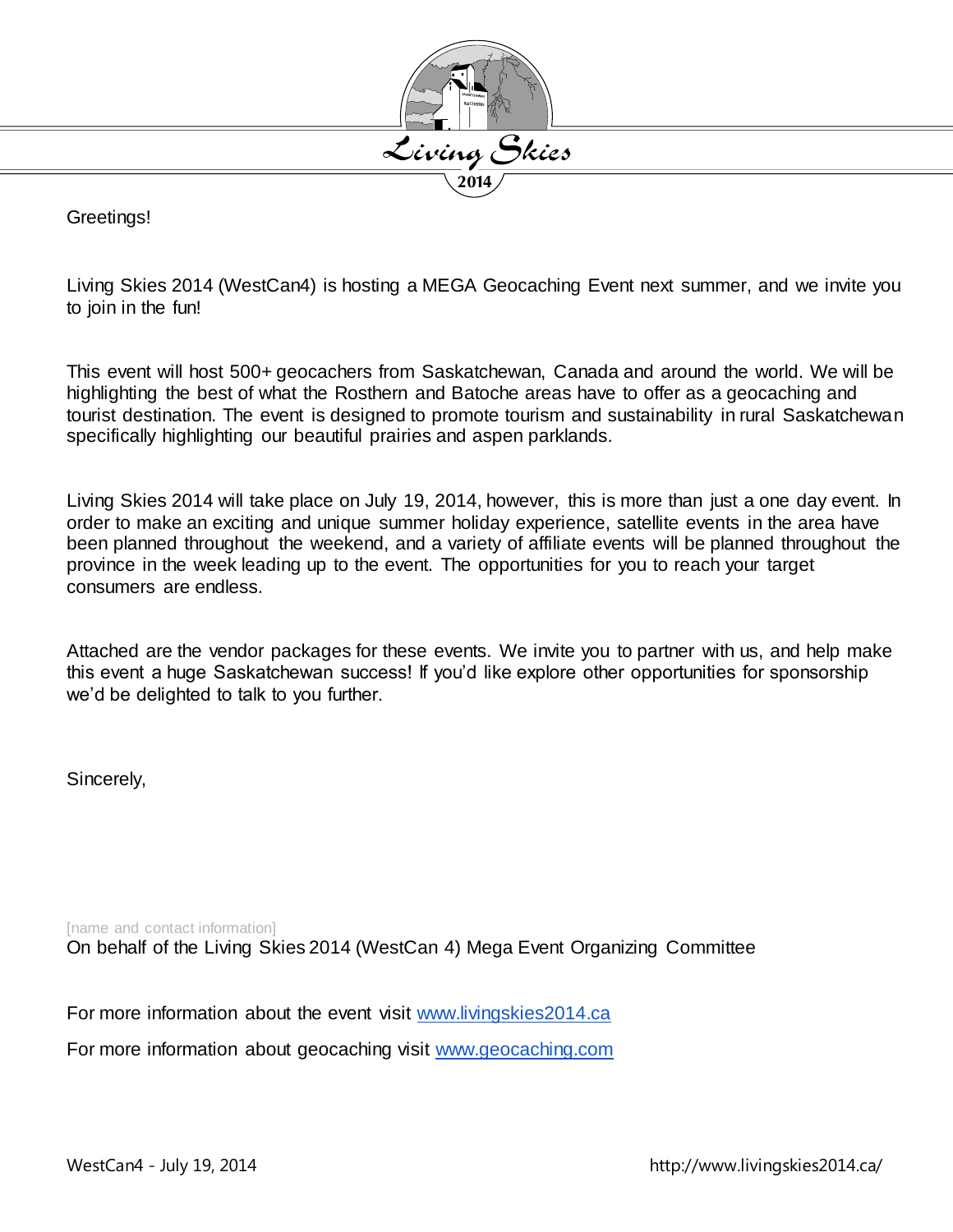

# **Become a Vendor at Living Skies MEGA Event**

### **What is Geocaching?**

Geocaching is a real-world, outdoor treasure hunting game using GPS-enabled devices. Participants navigate to a specific set of GPS coordinates and then attempt to find the geocache (container) hidden at that location. Geocaching is n activity enjoyed by all age groups. If you have a sense of adventure, love discovering new places, and enjoy the outdoors, all you need is mobile access to the internet and you can be a geocacher!

### **The Benefits of Geocaching**

Geocaching has a broad range of benefits, including:

- outdoor exercise
- family oriented activity
- boosts tourism
- community involvement
- environmental awareness

### **Mega Events**

First one in Saskatchewan

- approximately 20 Mega Events each year around the world
- requires at least 500 participants
- participants travel from around the world to attend

### **Location of the Event**

Rosthern, Saskatchewan July 19, 2014

#### *With thanks from the Living Skies 2014 Organizing Committee:*

Linda Mushanski Chair Alex Paul Claire Clement Jay Clement Ryan Goolevitch Vanessa Goolevitch Eric Parsons Norm Schroeder Angelique Favelle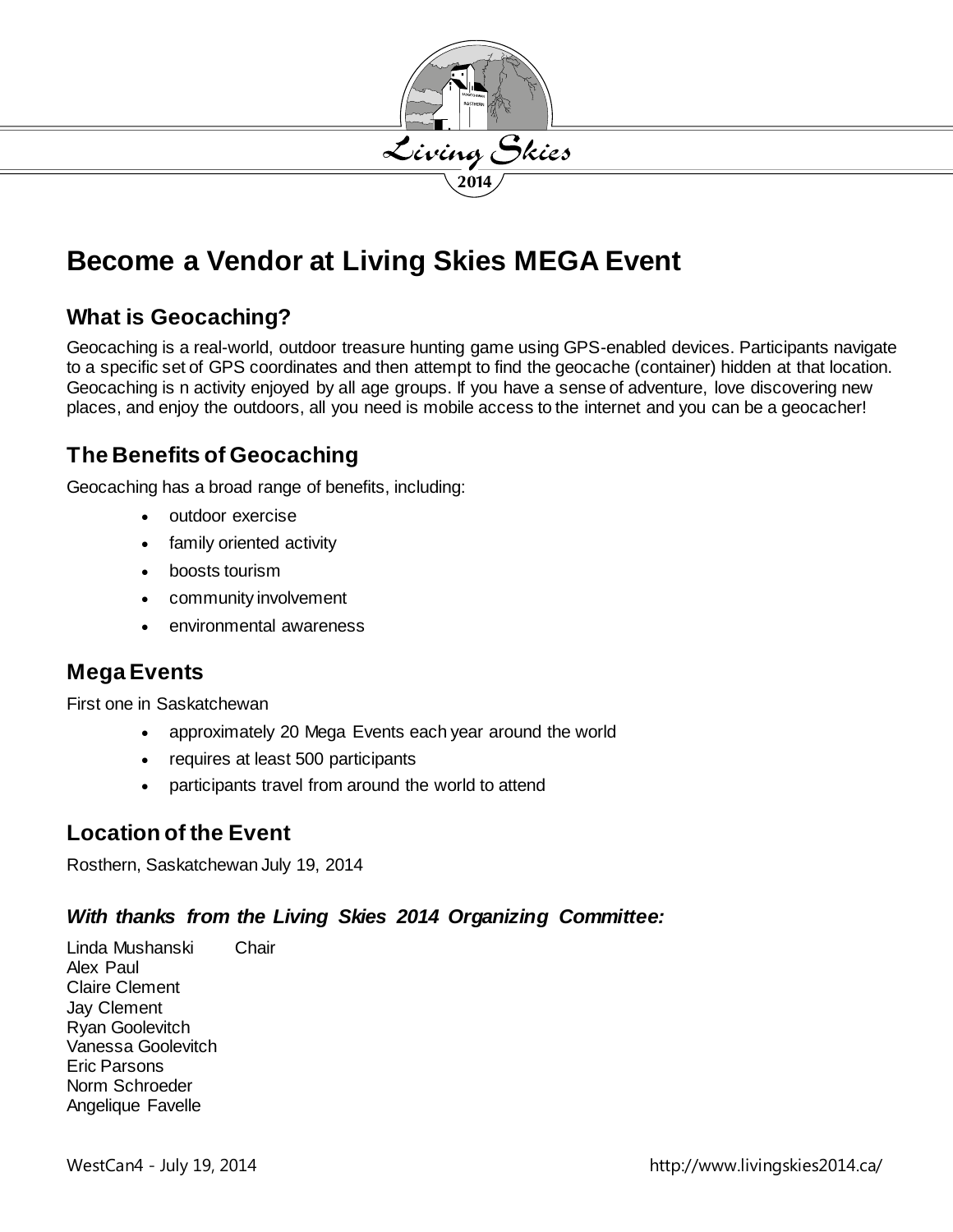

### **Vendor Information**

Do you sell geocaching merchandise, make geocoins, or offer services or information that would be of interest to Geocachers? Do you have products or services that capture the unique character of Saskatchewan?

Booth space is available for Vendors in the **Living Skies Mega Mall** on July 19th, 2014.

#### **Booth Space**

Each 10x10 booth space is \$100 if paid for prior to June 1st. After June 1st the booth space will cost \$150. Should you require a larger space, please indicate that you wish to purchase 2 or more spaces together.

Booth packages include:

- 10x10 booth space, 2 chairs and an 8' table.
- Volunteers will circulate throughout the day to ensure all your needs are met.
- Electricity will be available, please bring your own extension cords.
- Access to a free WiFi connection.
- The opportunity to sell your merchandise and promote your business or product.
- Listing of your business name in event souvenir program.
- Listing of your business name on the event website.

#### **Rules and Regulations**

Vendors can begin setting up their booth beginning at 7:30 AM and must be completed by 9:30 AM, one half hour before the beginning of the event at 10:00 AM. Booths must be manned at all times and not left unattended (we will not be responsible for stolen or missing items). Booths must stay standing and not torn down until after the event's closing time. See other Terms and Conditions.

#### **Use of the "Living Skies 2014" Name and Logo**

We encourage vendors to participate in the 'Living Skies' theme of this event – the creative possibilities are endless! Use of the event name and logo is permitted with prior consent from the Event Planning and Organizing Committee (EPOC). Please submit your design, and have approval for your design before beginning production. We reserve the right to reject any design or require a re‐design. There will be a licensing fee per item made with the **Living Skies 2014**logo.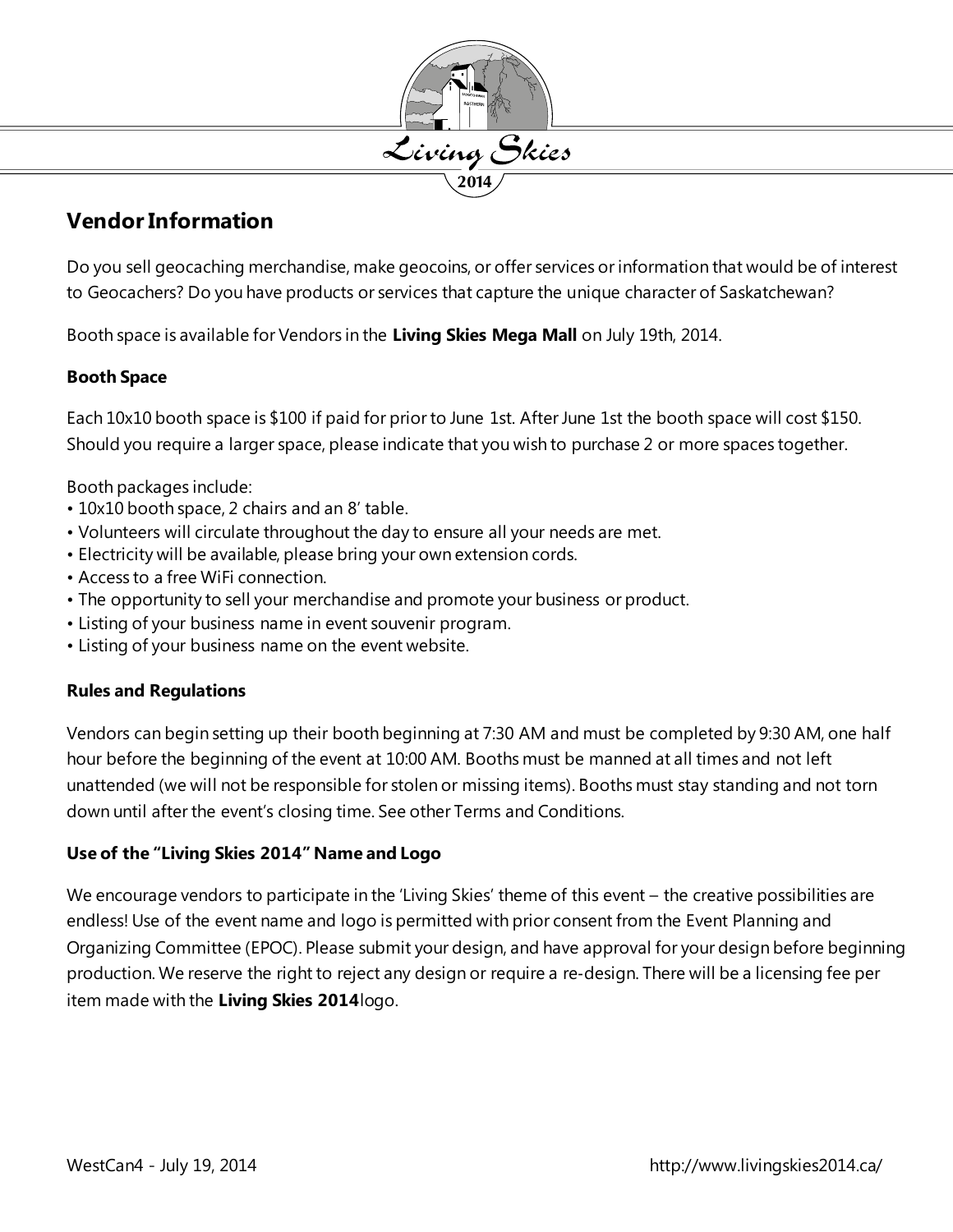

### **VENDOR APPLICATION FORM**

Please complete this form and mail it with a cheque (payable to "Living Skies 2014") to:

Linda Mushanski, Living Skies 2014, 237 Shannon Road, Regina, SK S4S 5H8

OR

|                                                       | <b>Business Name</b>                            |  |       |             |
|-------------------------------------------------------|-------------------------------------------------|--|-------|-------------|
|                                                       |                                                 |  |       |             |
|                                                       |                                                 |  |       |             |
|                                                       | Contact name(s)                                 |  |       |             |
|                                                       |                                                 |  |       |             |
|                                                       | <b>Mailing Address</b>                          |  |       |             |
|                                                       |                                                 |  |       |             |
|                                                       | City:                                           |  | Prov: | Postal Code |
|                                                       |                                                 |  |       |             |
|                                                       |                                                 |  |       |             |
|                                                       | Phone:                                          |  | Bus:  | Cell:       |
|                                                       |                                                 |  |       |             |
|                                                       | Email:                                          |  | Fax:  | Website     |
|                                                       |                                                 |  |       |             |
|                                                       | Description of your business and products to be |  |       |             |
|                                                       | exhibited (if utilizing booth space)            |  |       |             |
|                                                       |                                                 |  |       |             |
|                                                       |                                                 |  |       |             |
| Description of your booth, including requirements for |                                                 |  |       |             |
| electricity and WiFi                                  |                                                 |  |       |             |
|                                                       |                                                 |  |       |             |
|                                                       |                                                 |  |       |             |

Registration and payment can be made a[t www.livingskies2014.ca](http://www.livingskies2014.ca/) using the online vendor Registration Form

#### **Rental Information**

| Item                                                            | <b>Number Requested</b> | <b>Value per Item</b>                                | <b>Total Cost</b> |
|-----------------------------------------------------------------|-------------------------|------------------------------------------------------|-------------------|
| 10x10 booth space with<br>one table, two chairs and<br>one tent |                         | \$100 prior June 1, 2014<br>\$150 after June 1, 2014 | \$                |
| Table (each additional)                                         |                         | \$20.00                                              | \$                |
| Chair (each additional)                                         |                         | \$5.00                                               | \$                |
| No sales tax (GST, PST) is applied to the registration fee.     |                         |                                                      |                   |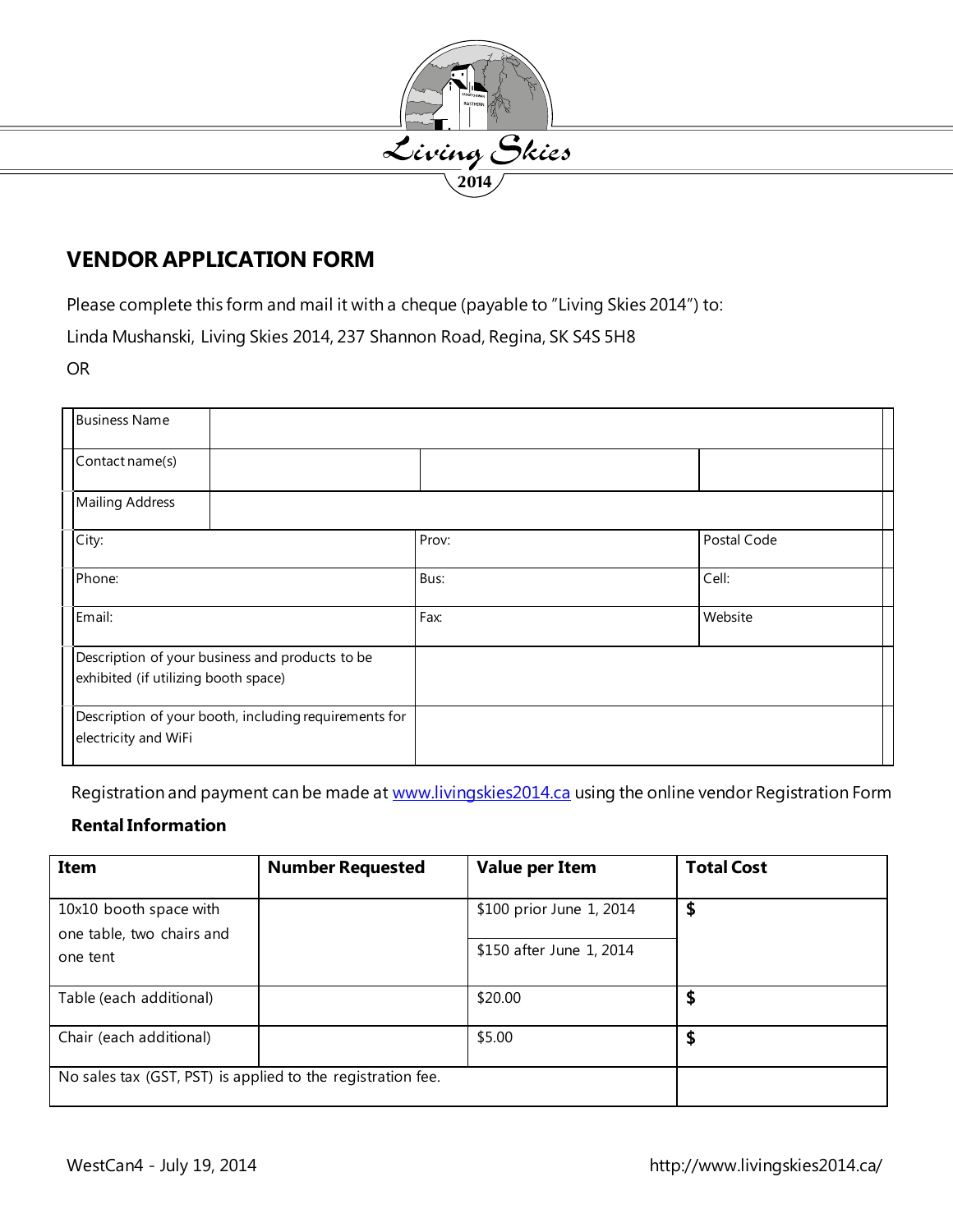| <u>Living Skies</u><br>2014 |  |    |  |  |
|-----------------------------|--|----|--|--|
| <b>Total Booth Rental</b>   |  | \$ |  |  |

#### I have read, accepted and agree to abide by the Terms and Conditions

| Signed      | Date |
|-------------|------|
| Accepted By | Date |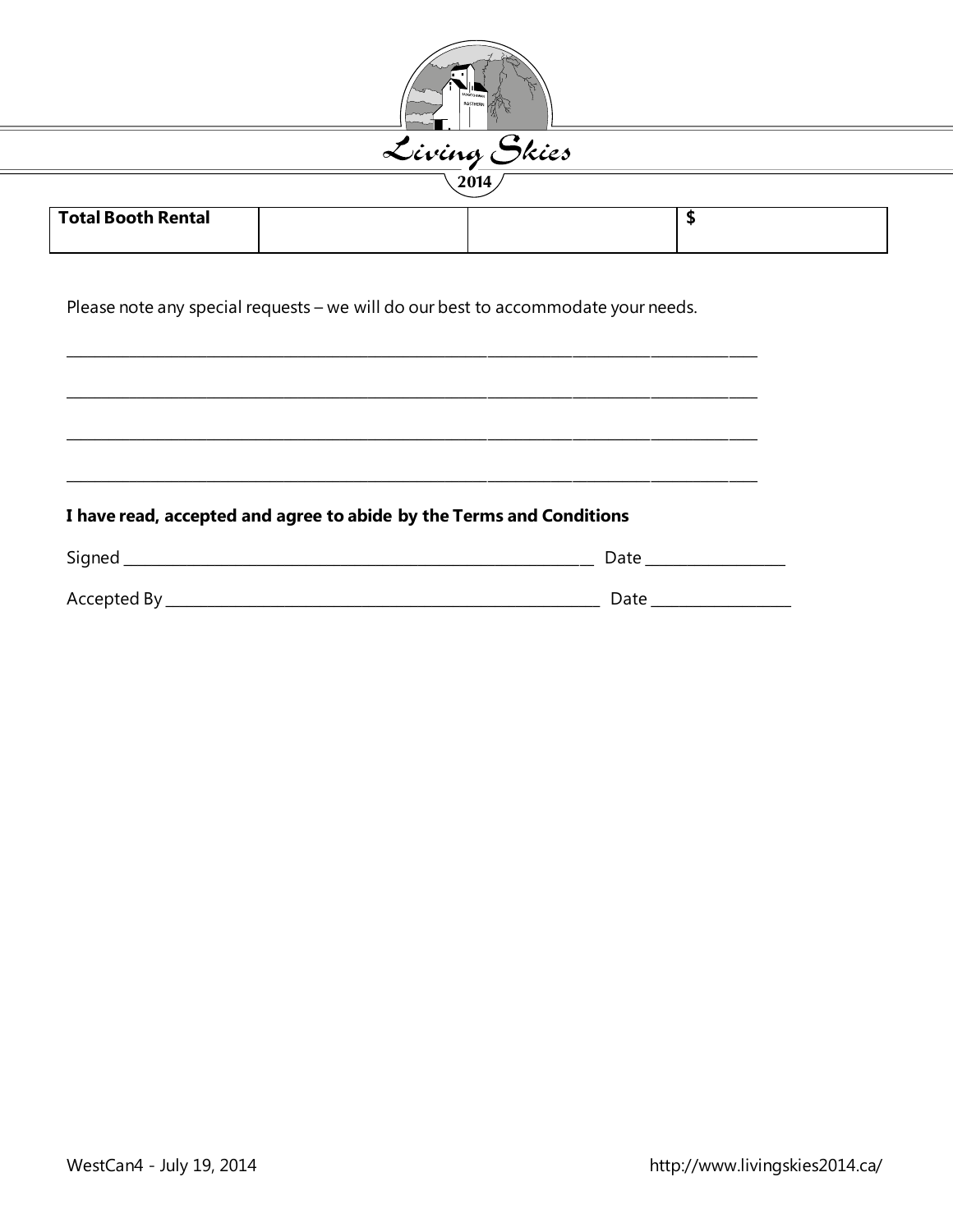

## **Terms and Conditions**

#### **We ask that all vendors and sponsors provide an item for the silent auction table.**

1. In accepting an allotment of space an Exhibitor shall be deemed to have accepted and be bound by all the Organizers' Rules, Regulations, Conditions and Orders of the Mega event and the deci sion of the Organizers in any matter of dispute will be final. See below.

2. The sale of foodstuffs may only occur at designated, pre‐approved Food Court booths.

3. Although every endeavour will be made to meet any request made by an Exhibitor regarding the position of his booth, the allocation of sites and positioning of Exhibition space will be entirely at the discretion of the Organizers. The Organizers are not responsible for informing Exhibitors of the type and number of other Exhibitors accepted at the Fair, nor are they responsible for the prices set by other Exhibitors on the day.

4. The Organizers reserve the right to refuse any application whatsoever and also reserve the right to cancel any application without giving a reason.

5. Goods for sale must not be different from those detailed on the booking form(s) without prior consent from the Organizers.

6. The Fair will be open from 10:00 AM ‐ 5:00 PM. We therefore require all trade stands to set up between 7:30 AM ‐ 9.30 AM.

7. Exhibitors WILL NOT BE ALLOWED TO SUB‐LET any portion of space allotted to them, nor will they be allowed to encroach upon any space in excess of that allotted.

8. All electrical or other equipment must comply with current regulations and the Organizers reserve the right to inspect as necessary.

9. Exhibitors are responsible for keeping their display areas neat and tidy at all times.

10. Smoking is not permitted at any time within the allotted Exhibition space.

11. The Organizers, its Officers or Servants, shall not be in any way responsible for any accident, damage or loss, however caused that may occur to any Person, Article or Equipment exhibited. Each Exhibitor shall be solely responsible for any loss, injury or damage to, or occasioned by any goods or equipment belonging to them and it is a condition of entry that each Exhibitor shall indemnify and hold harmless the Organizers, its Officers and